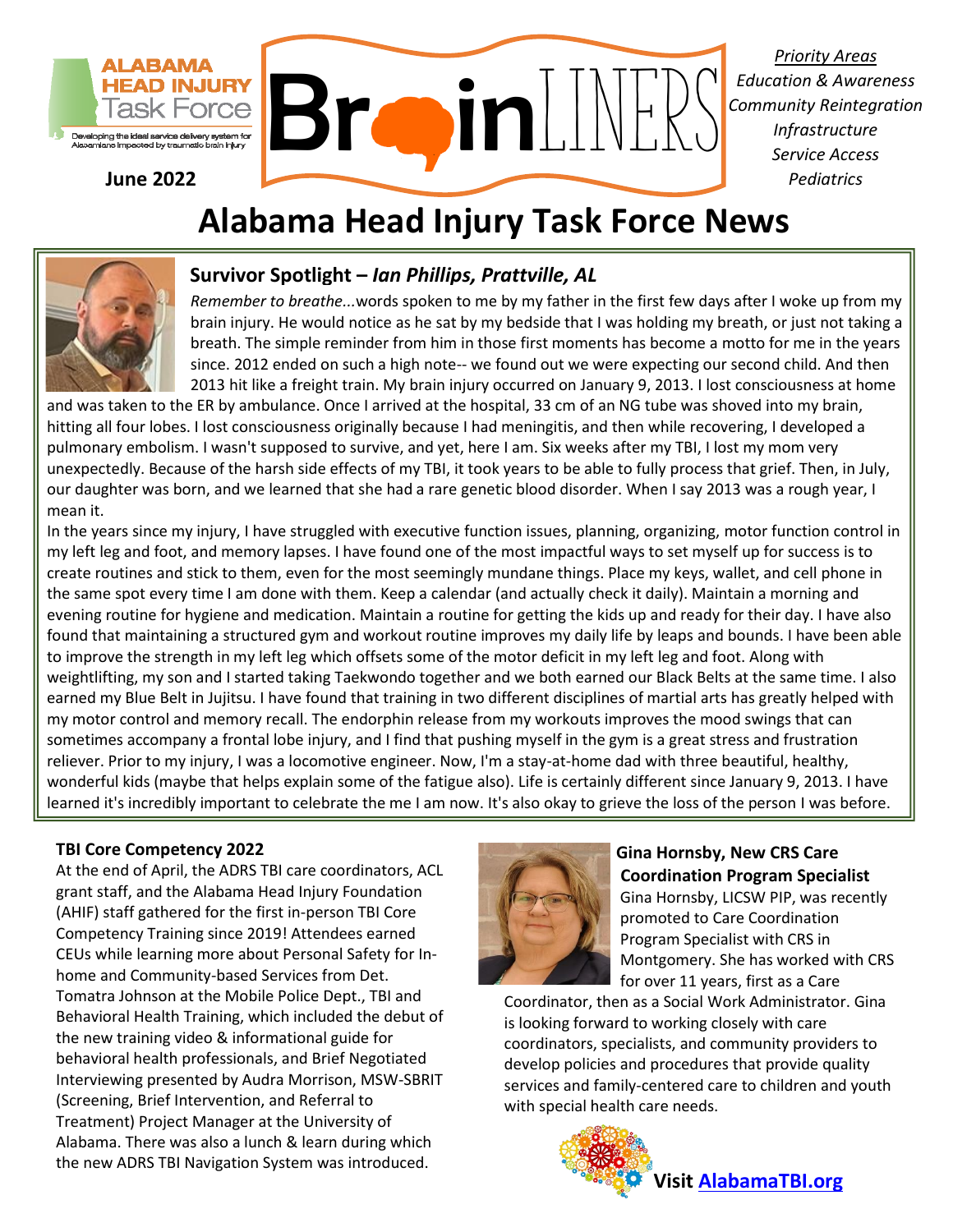# **31** SAVE THE DATE! **31**

*Don't miss our last 2021-22 Task Force meeting on September 8th!*



## **Pilot Club of Lee County**

The ADRS Traumatic Brain Injury Staff would like to thank the Pilot Club of Lee County for donating cognition bags for all new consumers and their families

within the Pediatric and Adult TBI Care Coordination Program. The Pilot Club created and assembled over 250 bags. Pilot International's Mission is to influence positive change in communities throughout the world by coming together in friendship and service, focusing on brain safety and health, and supporting those who care for others. Visit the Pilot Club of Lee County Facebook Grou[p here](http://www.facebook.com/PilotClubofLeeCounty) for more information.

# **Return to Learn Protocol for COVID and Concussion**

Karen McAvoy spoke to the Pediatrics Priority Group this month

regarding updates to [GetSchooledonConcussions.com](https://www.getschooledoncovid.com/) and [GetSchooledonCOVID.com.](https://www.getschooledoncovid.com/) They have expanded to include language about "Brain Fog" from COVID and cognitive inefficiencies from trauma, flu, mono, stress, chemotherapy, seizures, mental health crisis, etc. The Teacher Acute Concussion Tool (TACT) and Tip Sheets are also being rewritten, and they have created a COVID Teacher Training Video. Click [here](https://drive.google.com/file/d/1lLCsTL6-wveeYdgvrC1slL4LVSfuQySW/view) to watch the video.

**Dementia Friendly Memory Cafés in Alabama** 

**ALABAMA** A Memory Café is a wonderfully welcoming place for individuals with Alzheimer's Disease or any other form of dementia, cognitive impairments, or other brain disorders including TBI. They are designed to include the care partner as well, for a shared experience. Email Delane Poague, Project Coordinator at [Dementia Friendly Alabama,](https://dementiafriendlyal.org/) for more information at Delane.Richardson@adss.alabama.gov. Access their *Dementia Resource Guide* [here.](https://files.constantcontact.com/833c3751701/1185140d-c73b-4681-ae90-22336d714ebc.pdf)

### **Accessible Journeys Magazine**

*Accessible Journeys* is a disabled consumer travel magazine. This new online magazine is full of articles and resources for disabled travelers and is a partnership between [TravelAbility](https://travelability.net/) and the Mélange Publishing Group. The magazine is available free of charge to read or download at [Accessible Journeys.](https://www.readmelange.com/accessible-journeys/)



### **Dan Parker, Survivor - Guest Speaker** *Blind Machinist ▪ World's Fastest Blind Man*

In 2012, Dan Parker, a lifelong drag racer, lost his eyesight and sustained a TBI in a horrific race car accident. But he was determined to keep racing, and now races with no human assistance using a custom guidance system that gives him audible feedback on how to correct his course. He supports his racing goals by selling writing pens that he machines from start to finish by himself. Learn more [here.](https://urldefense.com/v3/__https:/theblindmachinist.com__;!!I47Zg8fJQnY!ffmmpTl1nDv4ElQL8pEjHJU-yJJz4C5NpgcNWsU2hgIxPW1CeI-wbYEUFIfuqdEAQEfUTNWsCxuyiZOrbwrhYzBzsRm9XJvtelM4$)

# **Toll Free TBI Helpline**  *1-888-879-4706*

 **Alabama Head Injury Foundation (AHIF)** ha Head Injury Foundation Recreational and Therapy-Based TBI camp dates have been set and our online

 support groups continue to meet. To learn more about our camps and support group options, clic[k here.](https://www.ahif.org/)

 Upcoming Recreational Camp Dates  *Camp ASCCA Week-Long Camp – Aug. 14-19 Camp McDowell Weekend Camp – Oct. 7-9*

 Upcoming Therapy-Based Camps  *Samford Bright Ideas TBI Camp – June 21-23 USA Bright Ideas TBI Camp – June 29 – July 1 UA Bright Ideas TBI Camp – July 19-21 UAB Bright Ideas TBI Camp – September 7-9*

### **Children's Rehabilitation Service (CRS)**

 The PASSAGES Pediatric TBI Care Coordinators have served a total of  **269** consumers through the second quarter of FY22 assisting children and



 youth with transition from hospital to home, community, school and providing information and education on TBI residuals to families and school systems. Learn more about CRS [here.](https://www.rehab.alabama.gov/services/crs)



The **Adult TBI Program** served **204** caseload consumers and their families through the second quarter of FY22. The program provides individual cognitive remediation,

 counseling, TBI education, and accommodations to transition to community and/or employment. Staff remain low with no funds to retain full time staff in some areas of the state despite the increase in overall referrals. Learn more about the Adult TBI Program [here.](https://www.rehab.alabama.gov/services/vr/tbi)